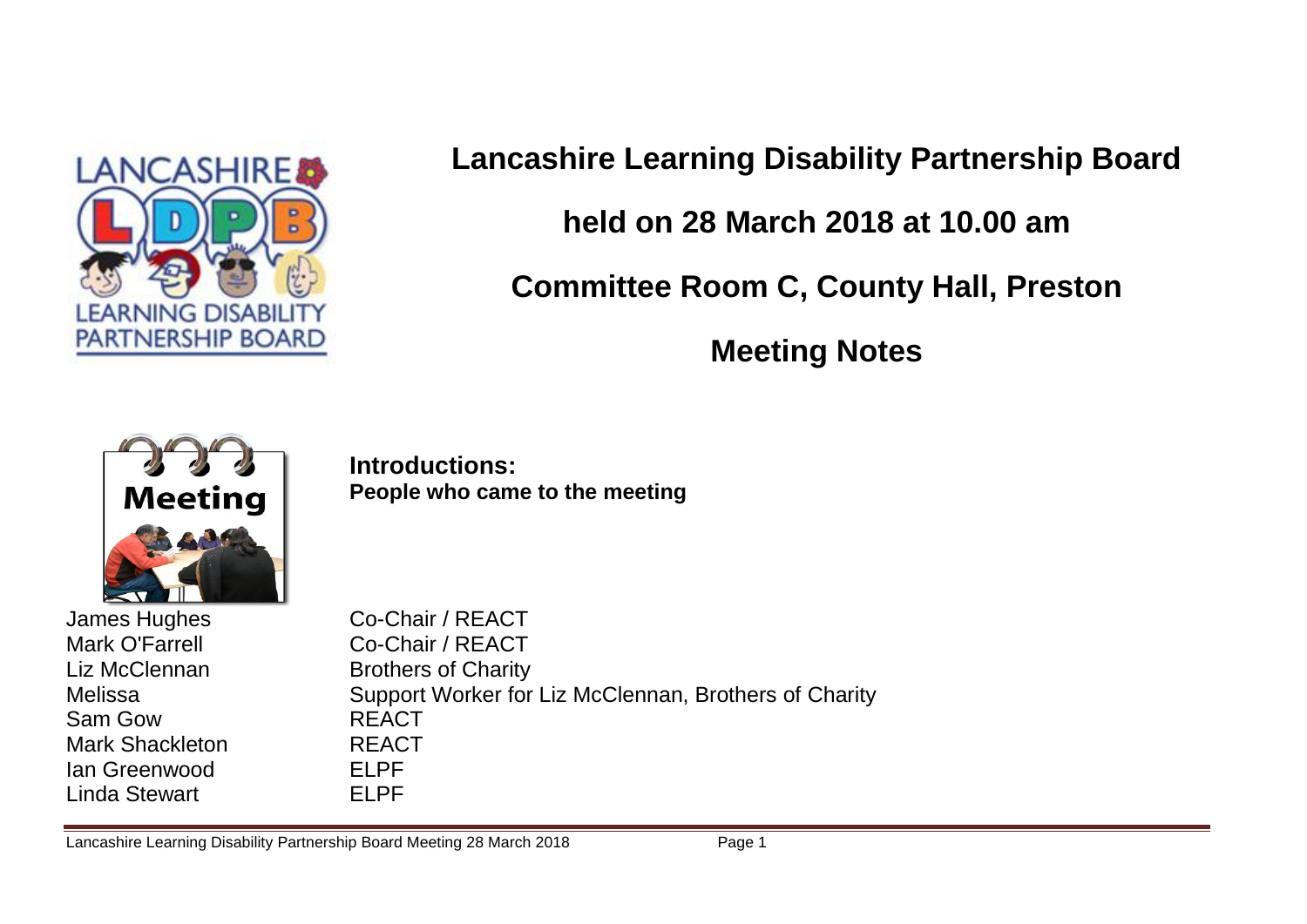David Wood REACT Nick Donnin Preston LD Forum Brian Atkin Learning Together Karen Lapping Support for Brian Atkin, Sunnyfield John McBeth Manager, Pendle Support Kate Stock REACT Becky Gammon Brothers of Charity Kirsty Walsh Support Worker for Becky Gammon, Brothers of Charity Ellen Smith Commissioning Manager, Lancashire County Council Mavis Abel Family Representative, Chorley and South Ribble Family Carers Richard Woods REACT Paul Daly Shared Approach – Provider Representative Charlotte Hammond Head of Service Learning Disability and Autism, Lancashire County Council Debbie Anderson REACT Louise Calvert REACT Alison Tupling Parent Carer, Chorley Family Network Paul Dixon REACT Derek Russell REACT Lynda Myles **Hate Crime Caseworker, DENW** Georgina Kidd Empowerment (Observing) Katharyn Gildert Student Social Worker, Empowerment (Observing) Michael Flynn Self-Advocate, Empowerment (Observing) Pam Smith Prevent Lead, Lancashire County Council Rob Grigorjevs Prevent Co-ordinator, Burnley Borough Council Judy Coupe Minute Taker, Lancashire County Council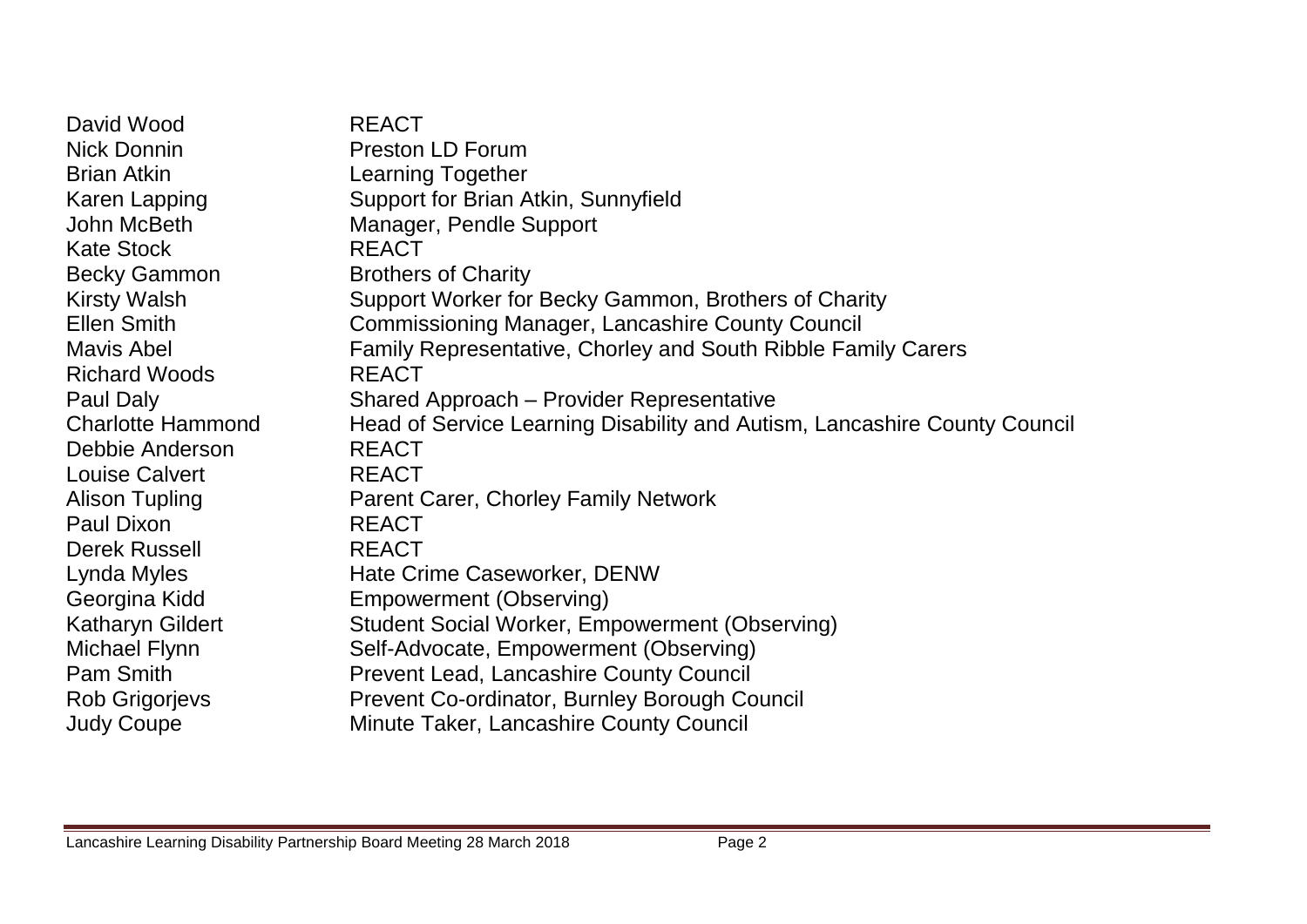

#### **Apologies People who could not come to the meeting**

Stephen Smith REACT Natalie Vranjes **REACT** Sue Sharples **U-Night Group** Peter Green Integrate Daniel Hall Voice for All Martin Layton Caritas Care Sue Pemberton **Integrate** Ernie Buksh Integrationale Care

Kiran Banati **Lancashire County Council** Claire Whittle Voice for All / Brothers of Charity Stephen Heywood U-Night Group / REACT Tracy Collard Mersey Care, Whalley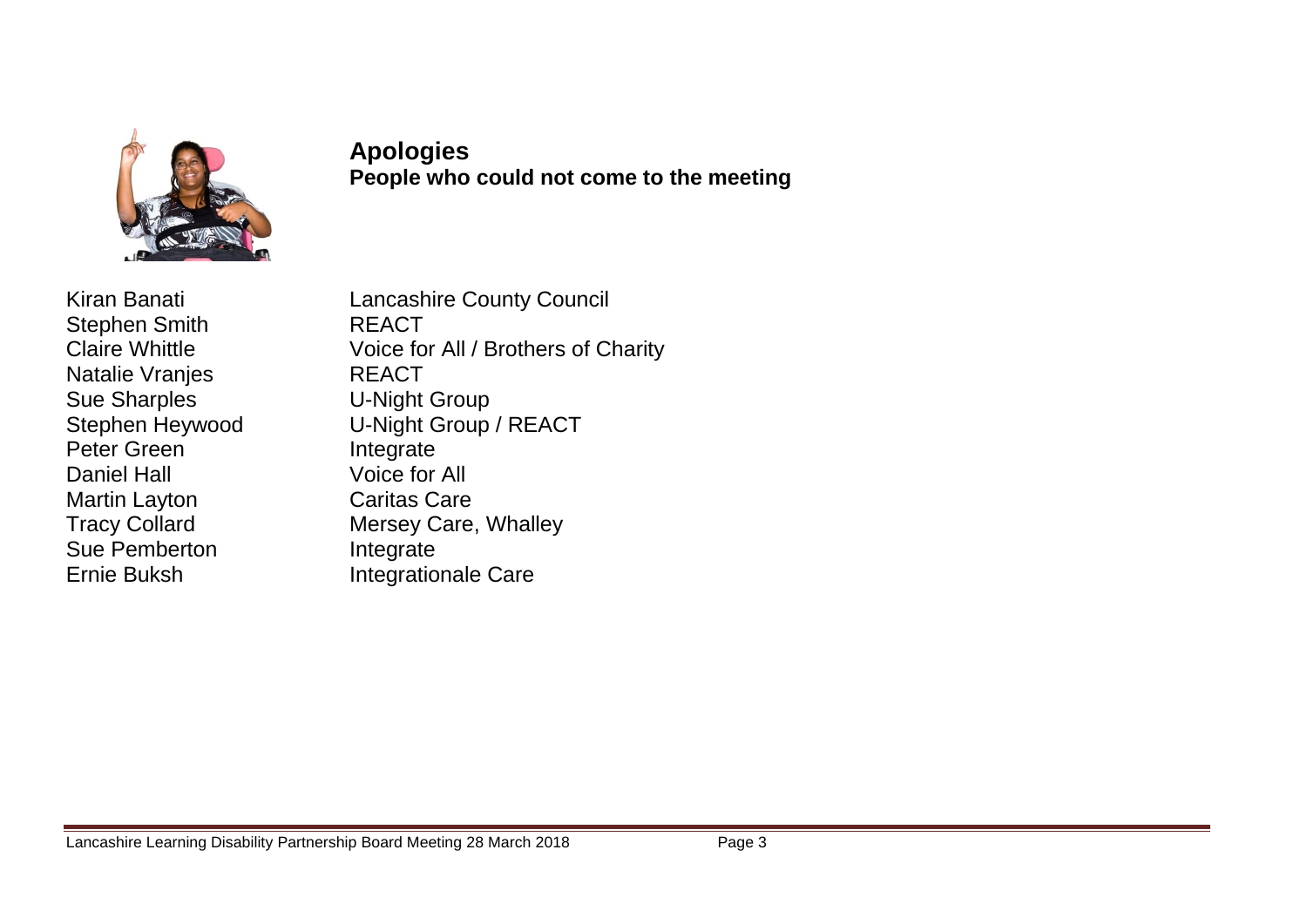

## **Welcome and Housekeeping**

Ellen welcomed everyone to the meeting. She confirmed that the dates for the Partnership Board have now been set for the rest of 2018. The revised dates will be sent out shortly.

**Action: Victoria Wilson to send out the revised dates for future Board meetings. Victoria Wilson to also confirm the dates of the Board meetings that have been cancelled, to avoid confusion.**

The red and green cards were explained.



**Introductions**

Everyone said who they were and which organisation they were from.

Hello



## **Apologies**

Apologies were given for the people who could not come to the meeting.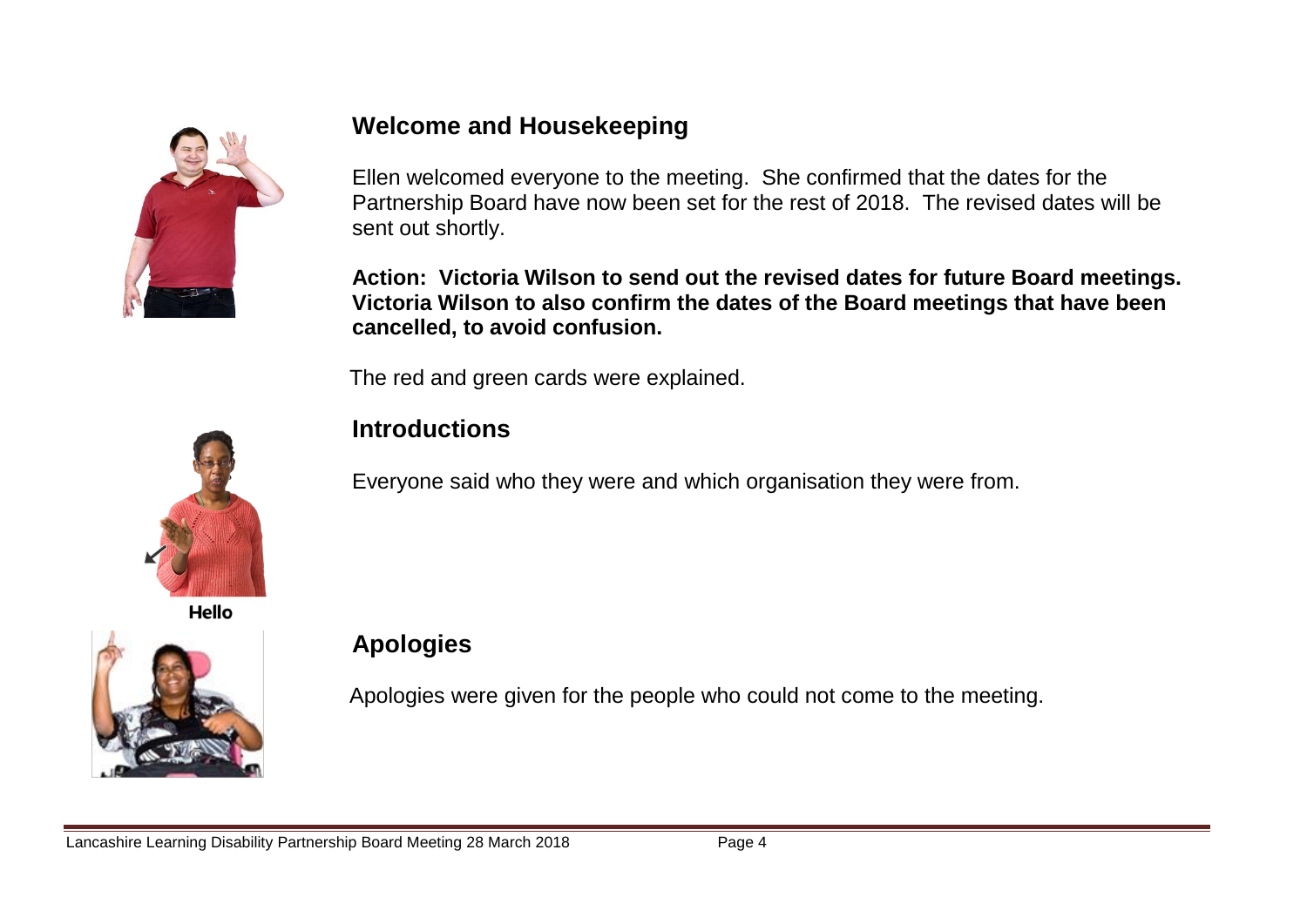

## **Minutes from the last meeting held 31 January 2018**

A copy of the minutes from the meeting held on 31 January 2018 had previously been sent out.



## **Updates from actions from the meeting held 31 January 2018**

**Action: Ellen to contact Charlotte Hammond for an update on employment. Action: Ellen to send out an update from Charlotte Hammond on employment with the minutes.** 

**Update:** Charlotte Hammond was going to give an update on employment later in the meeting.

#### **Action completed**

**Action: Ellen to contact Lancashire County Council's Contract Team about what checks were done by the Contracts Team on friends and relationships.** 

**Action: Ellen to contact Lancashire County Council's Contract Team to find out what questions they ask providers about training.**

**Update:** Ellen has emailed Lancashire County Council's Contracts Team and will update the Board when she receives a reply.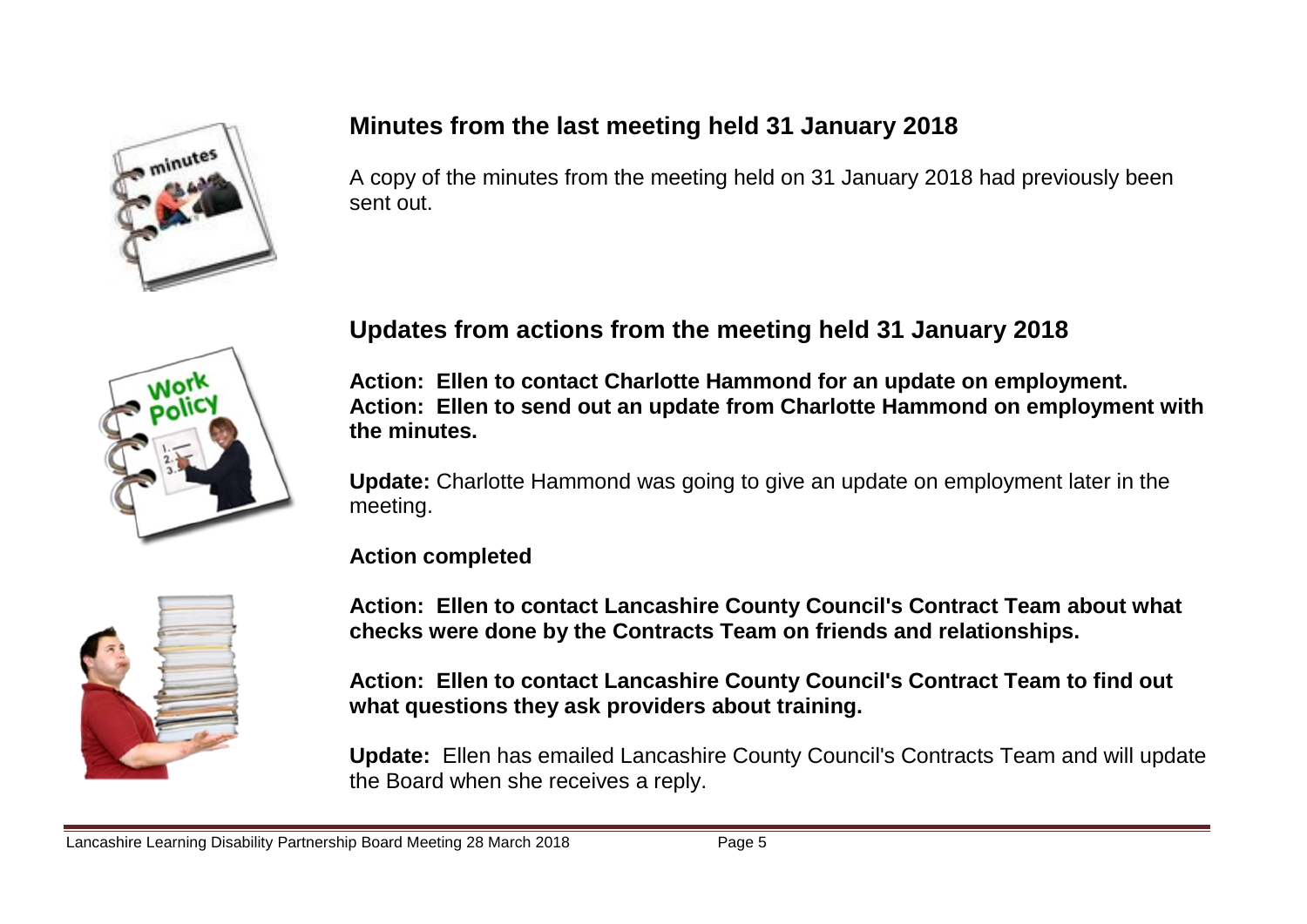#### **Action ongoing**



**Action: Ellen to speak to the Safeguarding Team and ask about the safeguarding champions work. She will ask if there were any changes in the policy. If there were any changes, the easy read safeguarding document will need to be updated.** 

**Update:** Ellen has emailed Safeguarding colleagues. There have been some changes in the safeguarding policy and a new document was in the process of being produced. Ellen has requested to see a copy of the final version of the document before it was approved.

#### **Action completed.**

John McBeth advised that he attended meetings with respect to safeguarding champions. He believed that the NHS were taking the lead on safeguarding champions.

**New Action: Ellen to make further enquiries with Randip Boghal, Lancashire County Council, about safeguarding champions. Randip helped and supported to produce the easy read version of the safeguarding policy. Ellen will report back at a later date.**

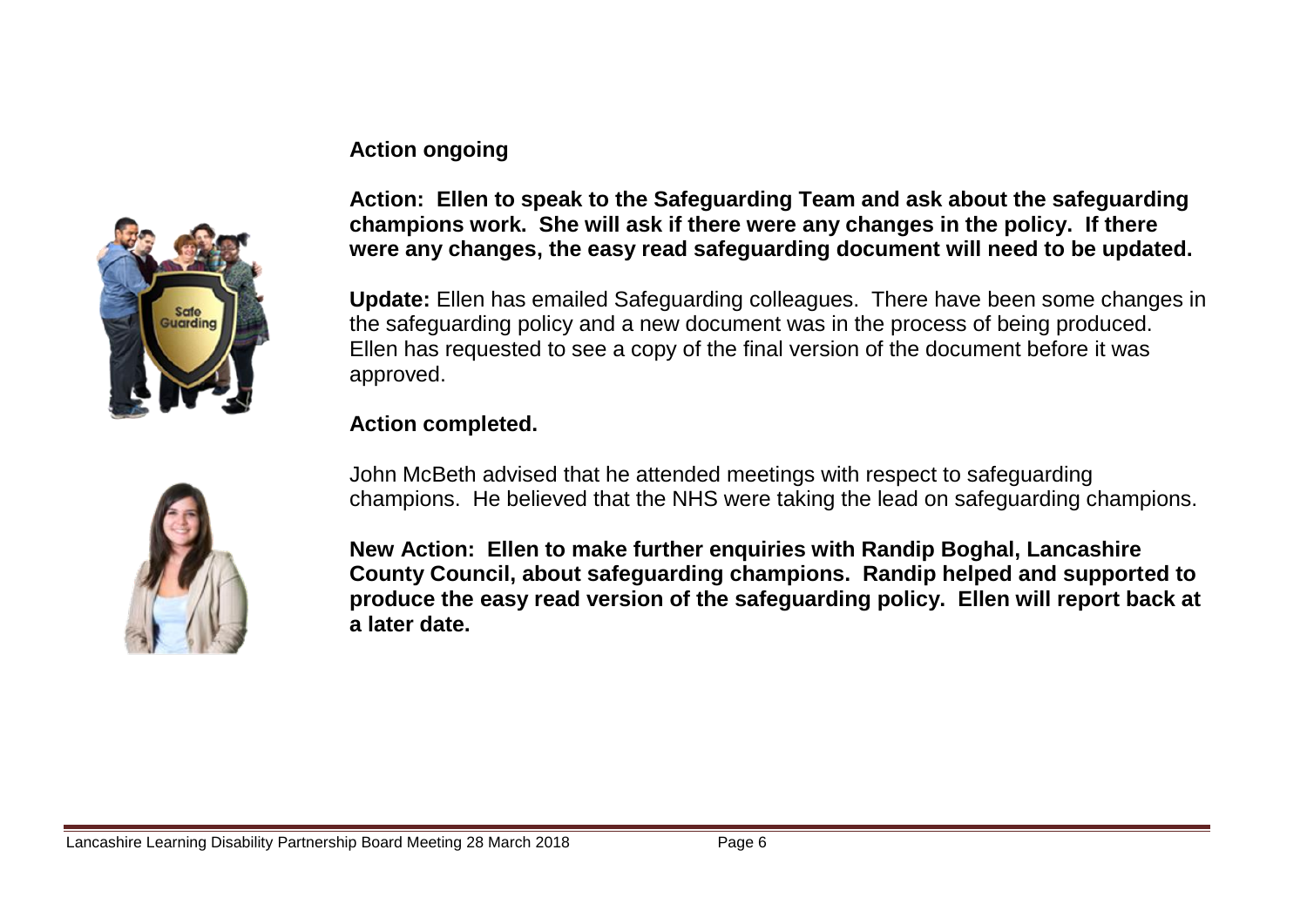



## **Overview of Today's Agenda and Aims of the Meeting**

A presentation will be given on the Government's Prevent Strategy.

Feedback from the sub-groups will be given.

#### **Self-advocates Feedback**

Louise and Ian gave the report for REACT. A copy will be sent out with these notes.

The Self-advocates top 3 priorities were:

- Good Health
- Friends and Relationships
- Employment



#### The Blackpool Conference - 27.02.2018 to 01.03.2018

The conference was enjoyable as usual. Not everyone was able to attend all the sessions because of the bad weather. Some sessions were going to be repeated in local areas to allow the information to be shared and for the appropriate organisations to be present.

Minutes and feedback from the conference will be distributed to the Lancashire Learning Disability Partnership Board and the information can be discussed at a later date.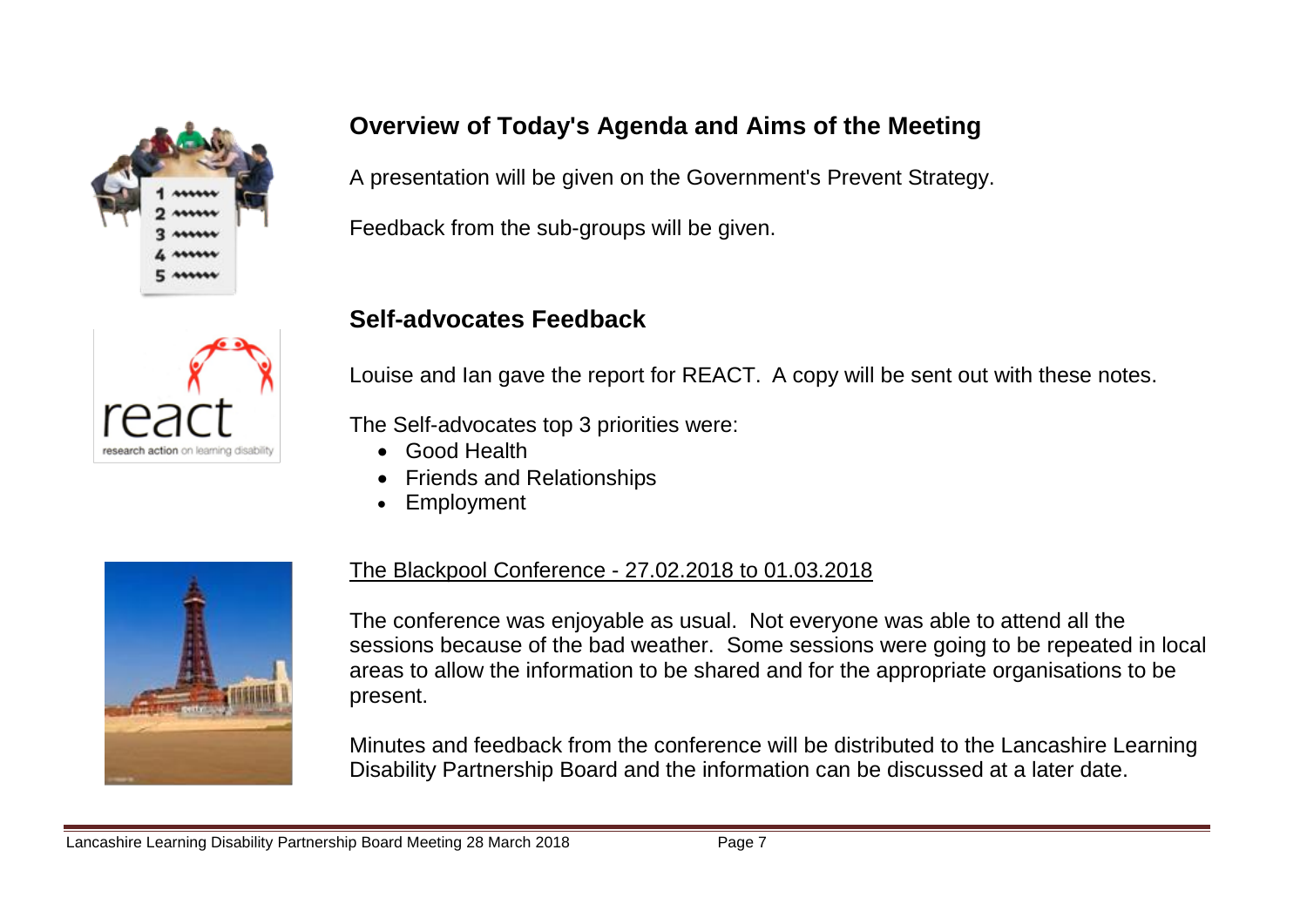

#### **Comments**

There were plans to build on cemetery at Calderstones Hospital. Many who had lived at Calderstones were buried in the cemetery. A group has been formed to try to prevent any building taking place.

This news was upsetting and many felt that the land should not be built on.



## **News and Updates from Voice for All Advocacy Group**

Becky gave the presentation for Voice for All. A copy will be sent out with these notes.

Daniel Hall has taken over John Whitehead's role. Daniel will be working with the Board in the future.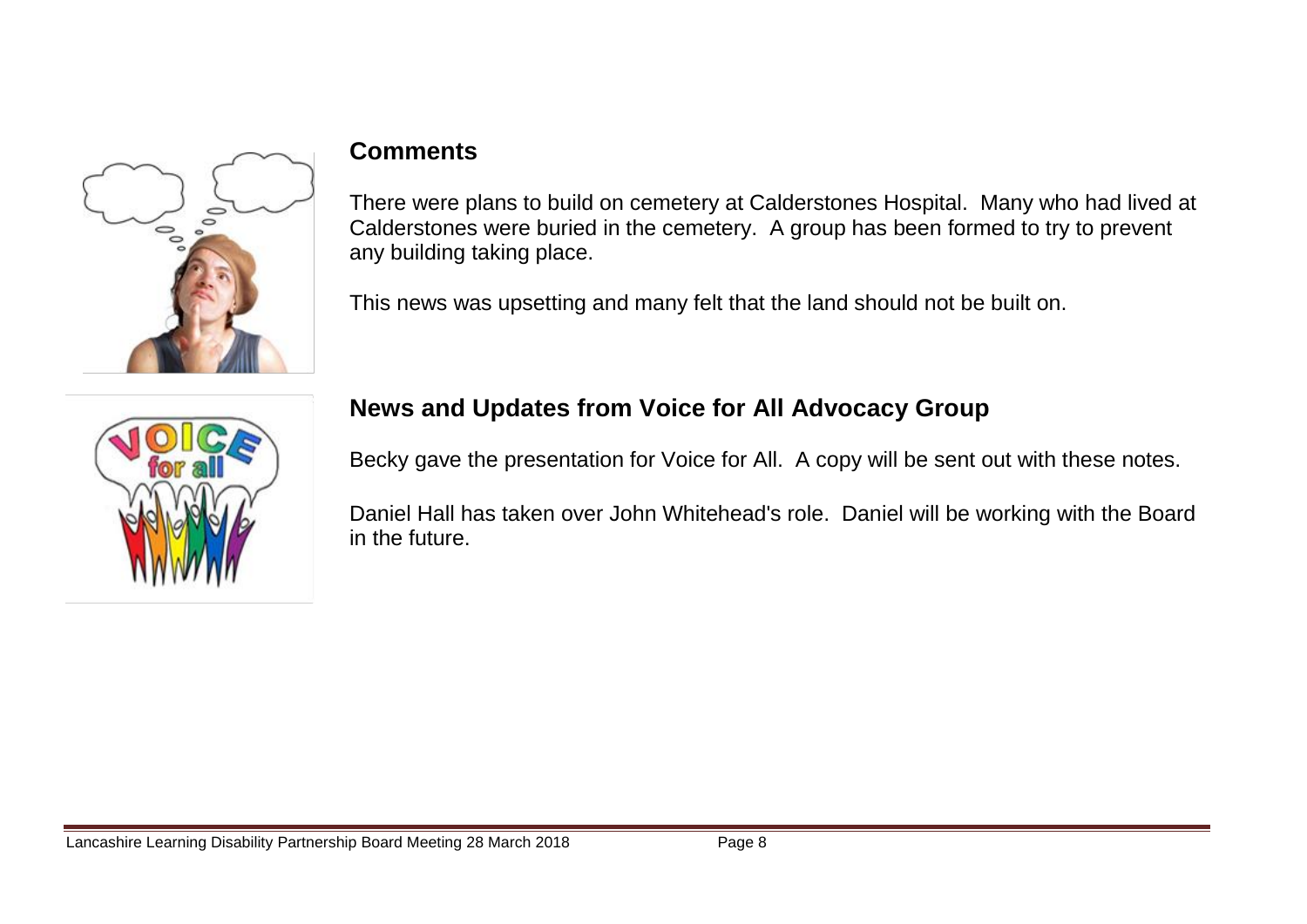

## **Presentation – Prevent Strategy**

Pam Smith, Prevent Lead for Lancashire County Council and Rob Grigorjevs, Prevent Co-ordinator from Burnley Borough Council gave a presentation. A copy will be sent out with these notes.

The presentation started with a short video showing some news clips of incidents which have happened since 2015.



Prevent is part of a counter-terrorism strategy set up by the Government. Prevent was set up to help and support people from getting a criminal record, and to stop them from harming themselves and others. Part of the Counter Terrorism and Security Act 2015 all public sector bodies have a legal obligation to look at Prevent.

The information shared in the presentation was to make people aware of what was being done, and to provide information about reporting any concerns.

Pam Smith and Rob Grigorjevs will be happy to speak to other groups about the Prevent **Strategy**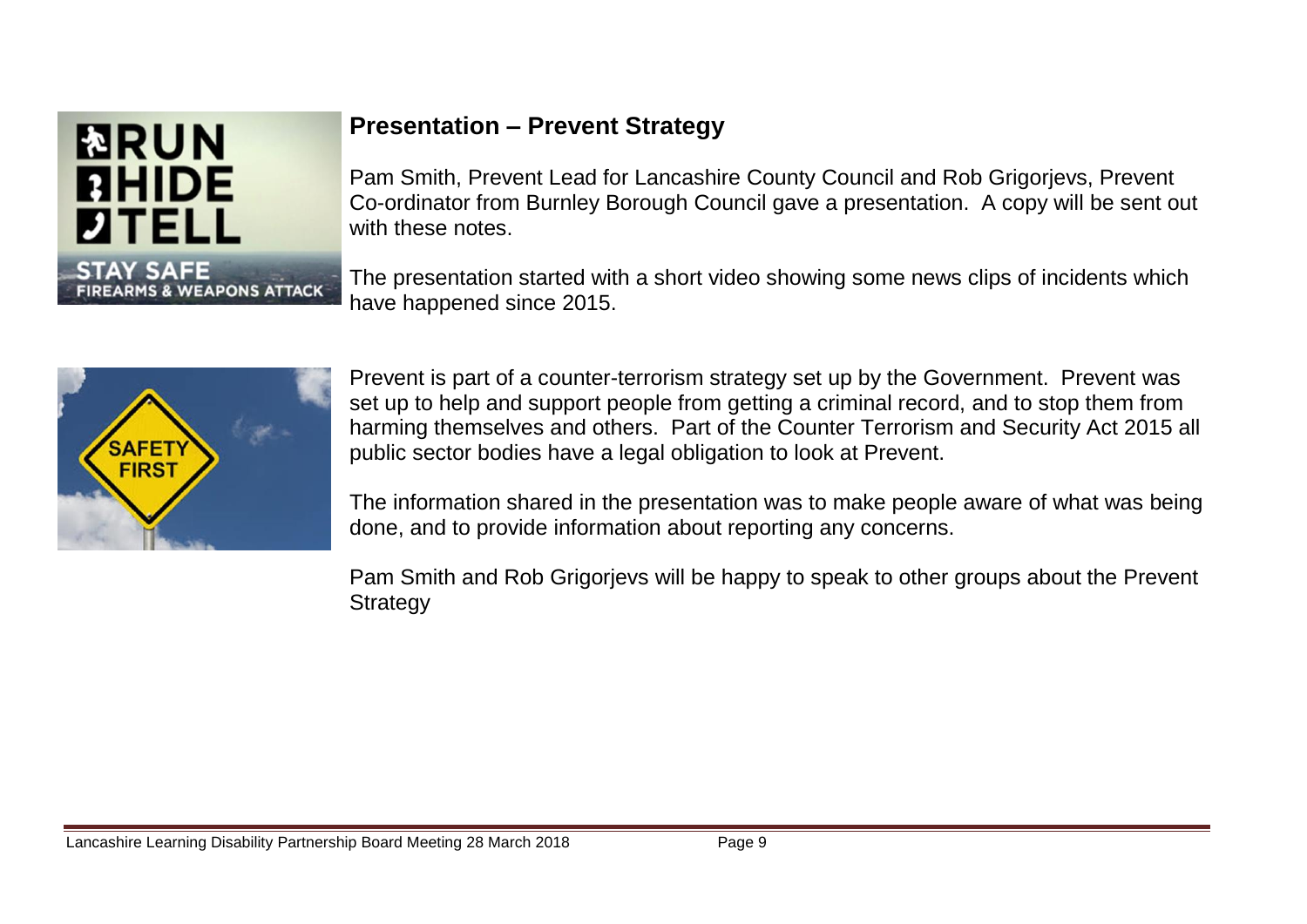

## **Questions and Comments**

**Question** – Recently two people were attacked with chemicals. Was this a terrorist attack?

**Answer** – There was a lot happening in the world at the moment. It was good for communities to talk about what was happening. The Government are looking at social media. Facebook has removed pages when there have been concerns. More information was needed about the recent chemical attack.

**Question** – Can I download the Government's Prevent Strategy?

**Answer** – Yes. If you go on to the Government's website [www.gov.uk](http://www.gov.uk/) and search for Prevent. The document is not in an easy read version.



**Question** – Is work still being done on hate crime?

**Answer** – Yes. Hate crime can lead to extreme views. Extreme views can lead to radicalisation. (Radicalisation means – the action of making someone change to a strong and often unacceptable belief on political, social or religious issues.) Pam Smith and Rob Grigorjevs attend the Lancashire Hate Crime Group.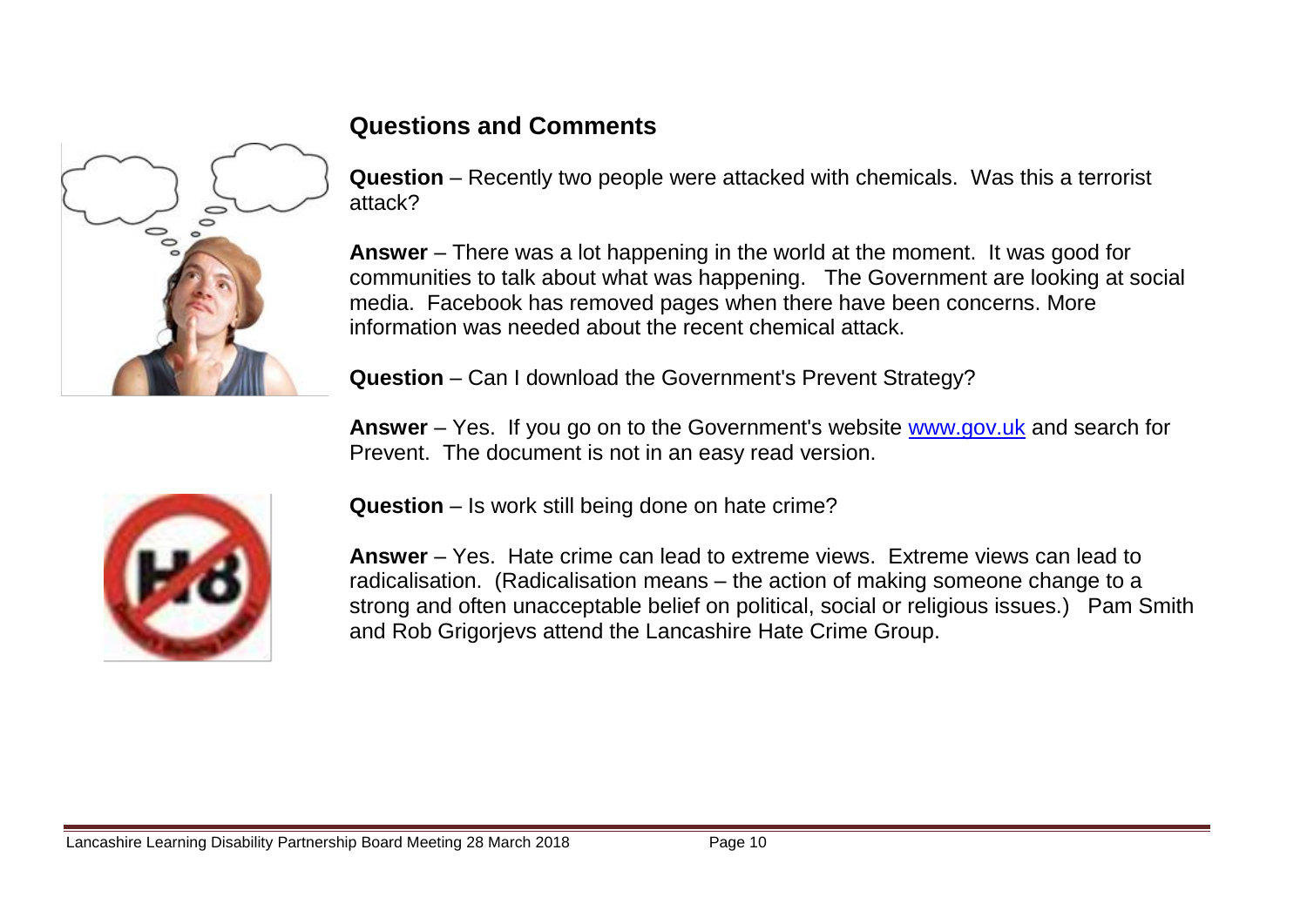



#### **Comment** – Charlotte Hammond said she used to attend the Channel meeting – which is referred to in the Prevent presentation. There are lots of different organisations who attend the Channel meetings and they were always positive. The meetings were about helping people to feel part of the community.

Some of the information we have heard was scary. It was good that many organisations are working together to develop plans to help people and to try to stop incidents from happening.

# **Living Well Subgroup**

#### **Living Well Top 3 priorities**

- Transitions learning what it means (produce an easy read document)
- Support for parents with a learning disability
- College courses for people with learning disabilities



## **Transitions**

Work on an easy read document around Transitions was ongoing. James and Kiran are helping the Transition's Team to put one of their documents into easy read. Family Carers also want to work on Transitions with the Live Well Subgroup.

#### College Courses

Information was being put together in an easy read version about college courses.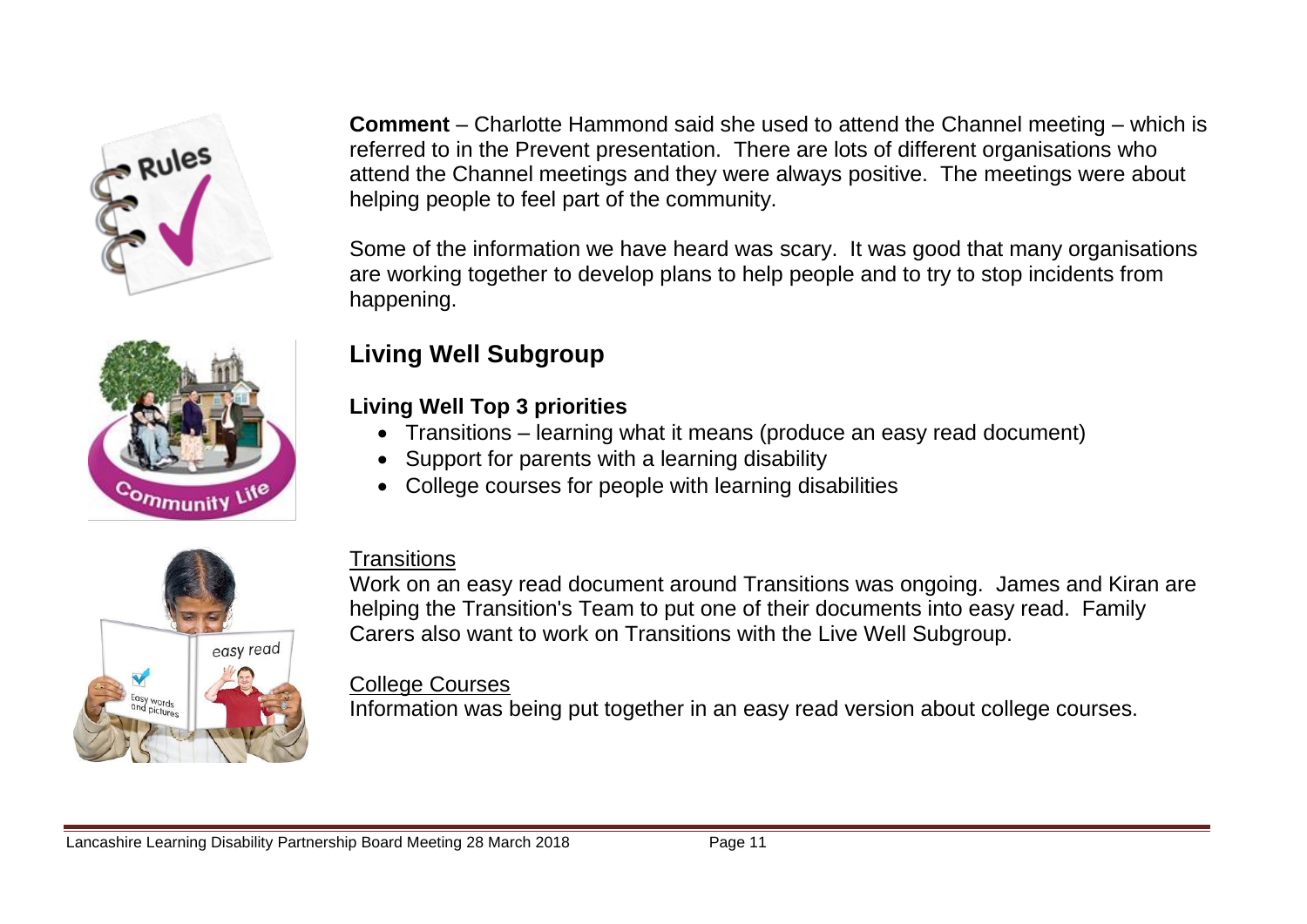

## **Questions and Comments**

**Question** – Are the parents' views taken into account when discussing transitions?

**Answer** – Yes parents are consulted. However, when a young person reaches a certain age they are able to make decisions for themselves.

**Question** – Can people who are over 25 years be helped to do courses? There should be more choice of courses. Older people want to go to college but feel uncomfortable around younger people.

**Answer** – Yes, there will be courses for people over 25 years old. Qualifications can help get employment. Not everyone wants to study so there should be a full range of courses.



**Question** – Are there courses during the day as well as at night? Not everyone with a learning disability can go out at night.

**Answer** – There should be courses during the day as well. Providers need to provide support if someone wanted to attend a course in the evening.

**Question** – Perhaps providers could put courses together and certificates can be given at the end? People do not need to go to college to do certain courses.

**Answer** – That was a good idea.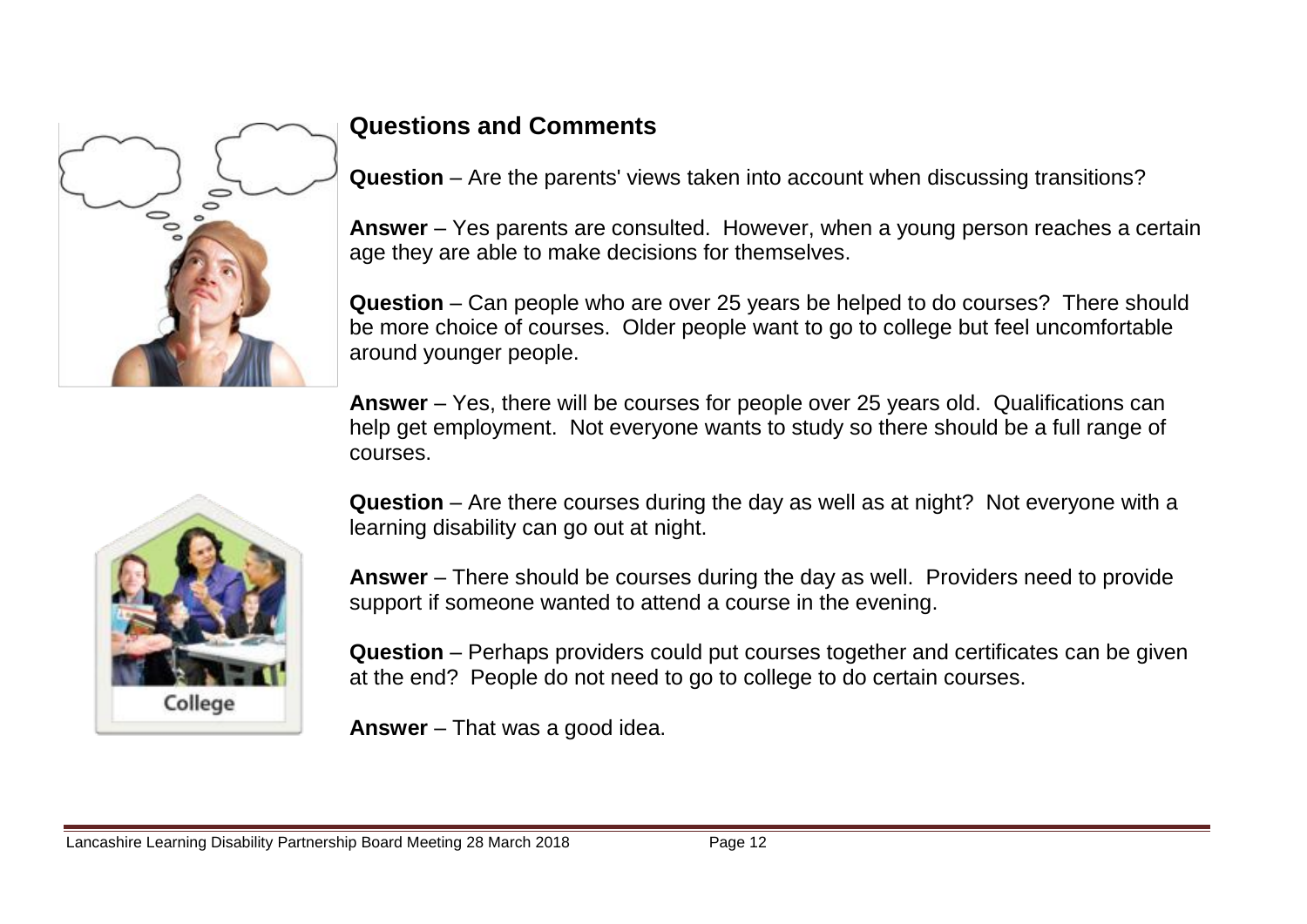

## **PIMD Group (Profound Intellectual and Multiple Disabilities) Also known as Complex Needs**

#### **Top 3 priorities**

- Mapping social and leisure pursuits for people with PIMD around Lancashire and developing a directory
- Raising the awareness of PIMD
- Intend to develop some quidance on love, sex, relationships for people with PIMD.

David Grundy, Chair, was stepping down but the PIMD meetings will continue. A new chair will hopefully be appointed soon.

Event arranged on 6 April 2018 at Plungington Community Centre to meet the local councillors.

**Action: James to send information about the PIMD Group to Charlotte Hammond. A social worker representative was needed.**

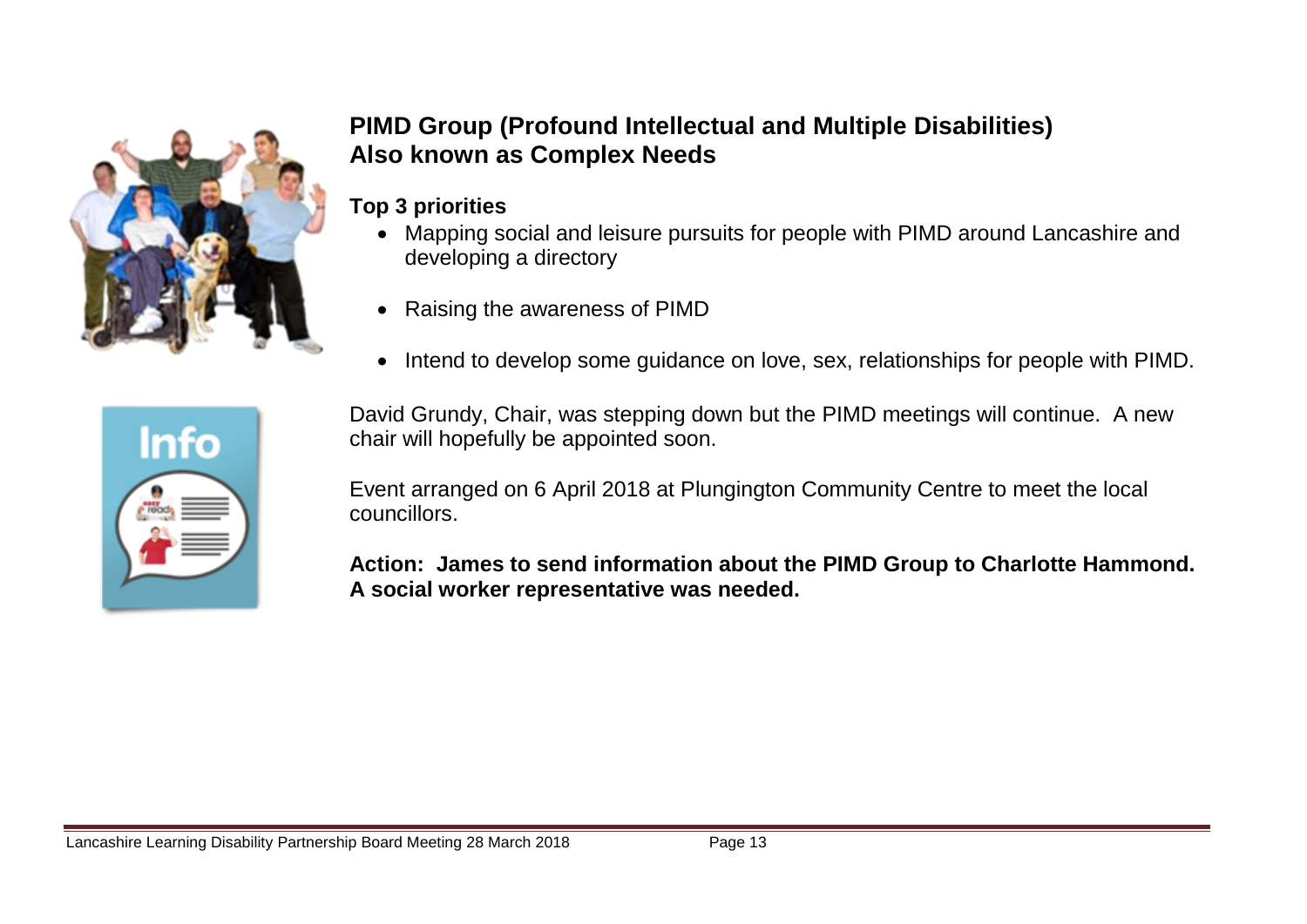

## **Keeping Safe Subgroup**

**Top 3 priorities for 2018**

- Look at how people can keep safe on public transport
- Identify areas that people are concerned about and have fears about particularly subjects that are in the media spotlight such as terrorism.
- Continue to monitor the three priorities from last year, and continue to develop them (Safety in Town, easy-read Safeguarding and Social Care Assessment documents)



#### Public Transport

Work was being done with self-advocates about what they worried about when travelling on buses and trains.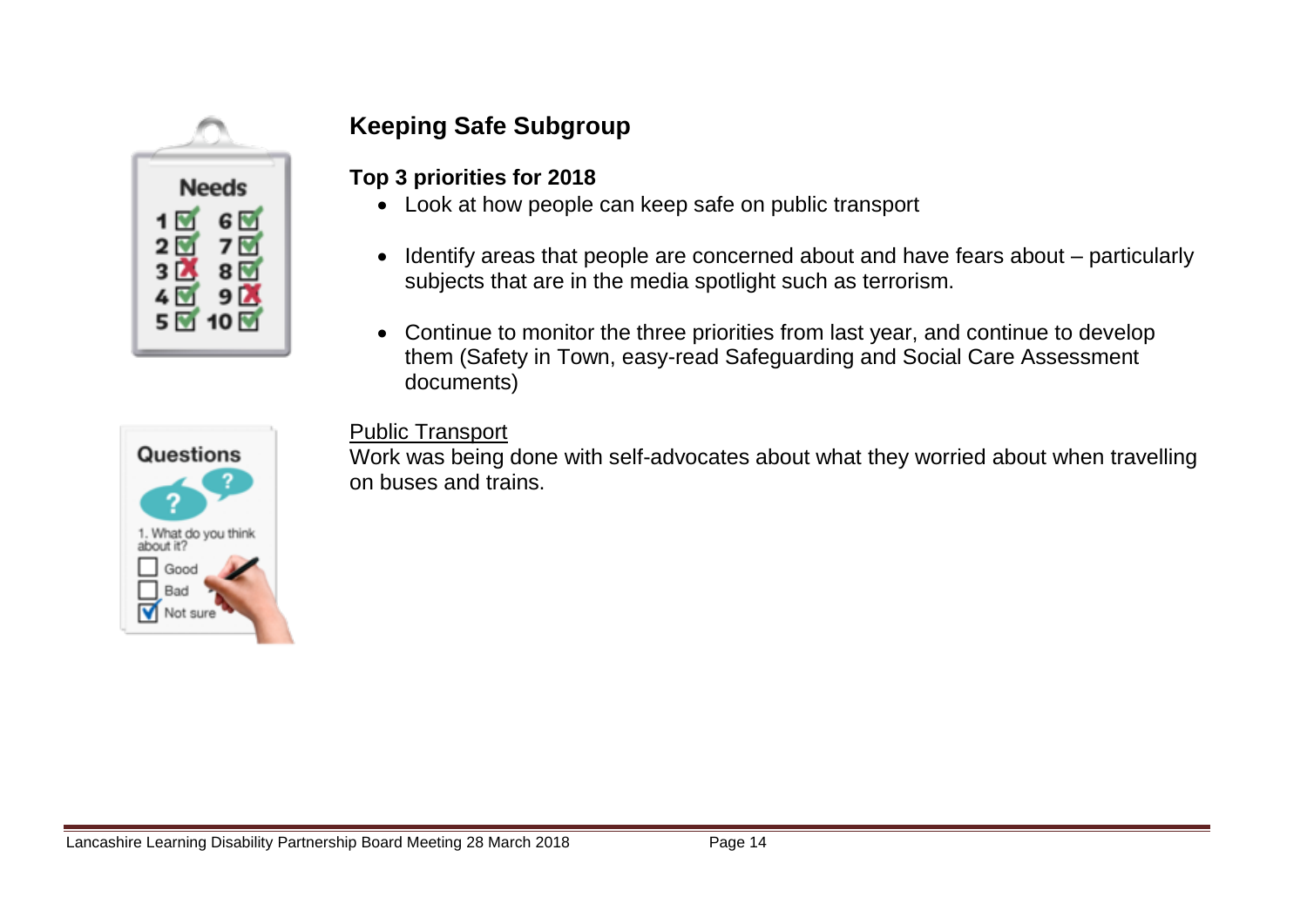

## **Questions and Comments**

**Comment** – Information has been received that it was difficult to renew NOW cards. People with a learning disability and who have had a NOW card in the past have been asked to prove that they have a disability.

Discussion followed. Lancashire County Council has recently sent out a consultation on the NOW card scheme. LCC propose to increase the cost of a journey from 50p to £1.00 per journey when using the NOW card before 9.30 am from Monday to Friday.

An easy read version of the consultation was sent out at the same time as the standard version. A response was needed by 21 May 2018.



**Action: Ellen to contact the Transportation Officer, Lancashire County Council to check whether a letter about the public transport consultation has been sent out to NoWCard users.** 



## **Friends and Relationships Group**

**Friends and Relationships Group Top Priorities**

- Awareness raising
- **Training**
- **Opportunities**

Please see powerpoint sent out with these minutes.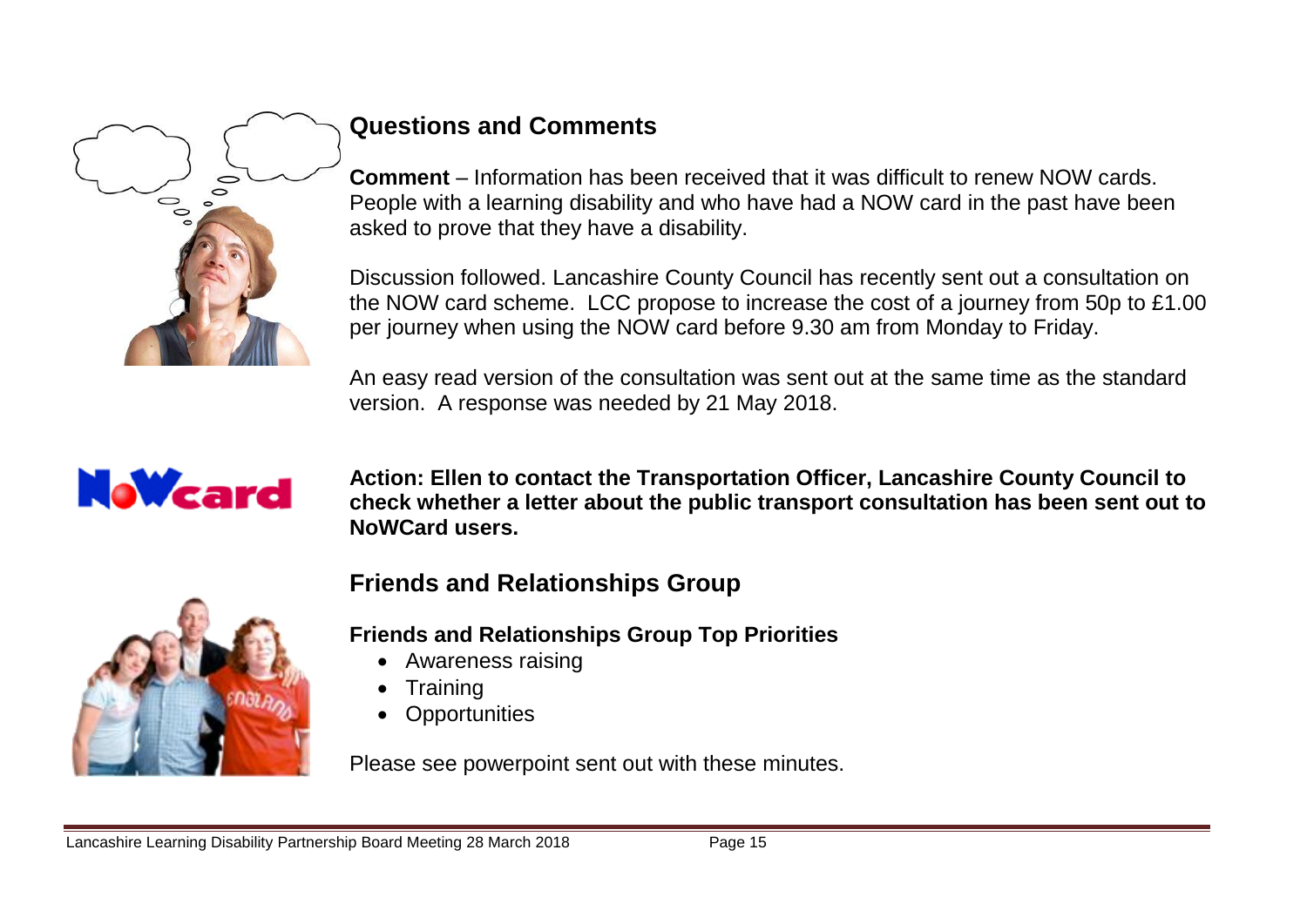# **Family Carers**



Top 3 priorities:

- Direct link to the Partnership Board website so minutes etc. from family carers meetings can be uploaded.
- Input about how the LLDF money was spent. (This is money put aside to be used for learning disability services only)
- Family carers to have a representation on all the Board's task groups





#### **Update:**

- Mavis read a statement prepared by Chorley and South Ribble Family and Carers Network following a high court judgement. The statement recognised the work done by Connor Sparrowhawk's parents. A copy of the statement will be sent out with the minutes.
- A new leaflet has been produced by Learning Disabilities Family and Carers Network in Chorley South Ribble.
- Family carers will link in on the work on Transitions.
- Transport a while back there was an incident in Leyland involving a taxi driver and the Council carried out an enquiry. Family carers have not heard the results from the enquiry.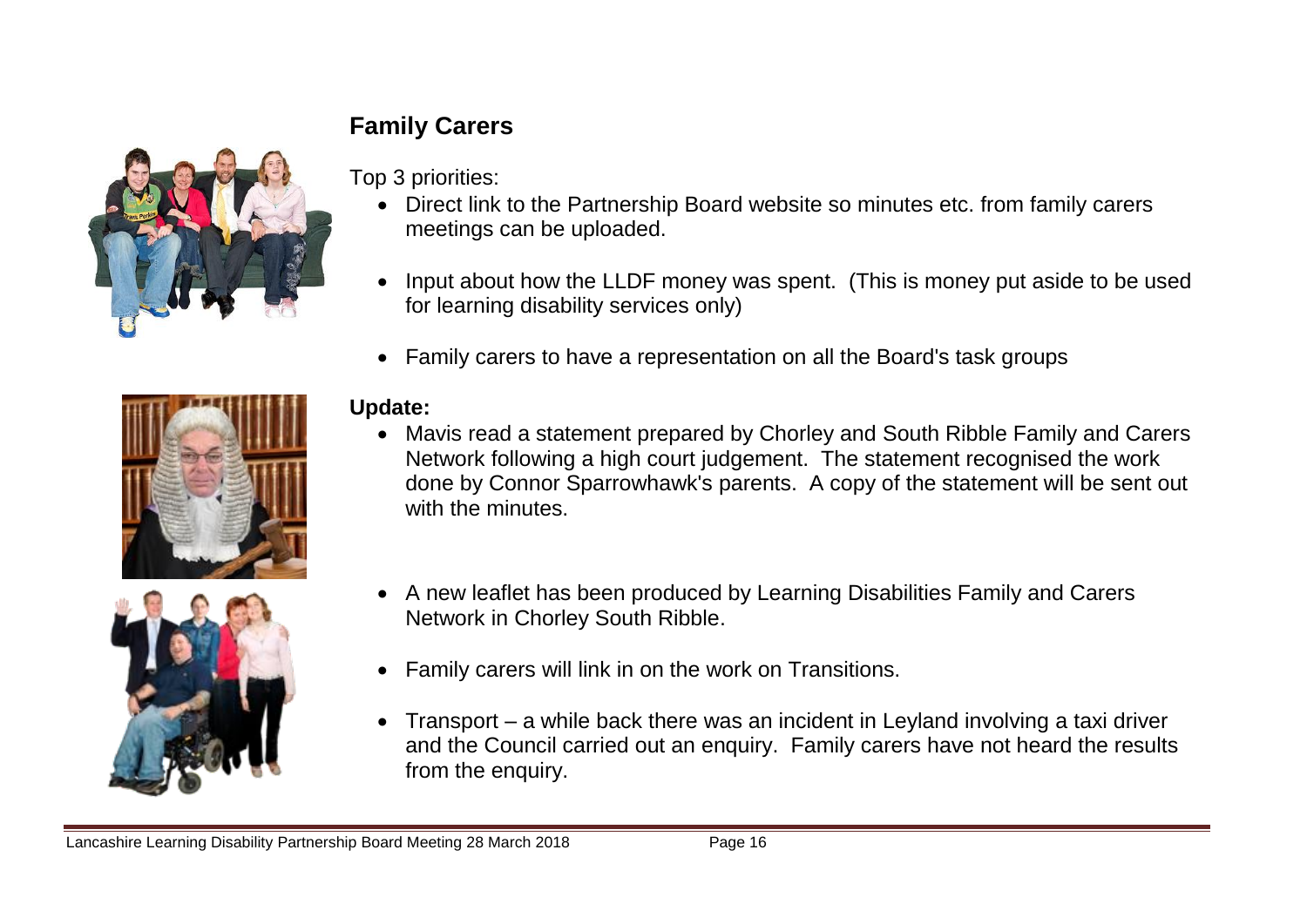

#### **Questions and Answers**

**Question** – Do the Chorley and South Ribble Family and Carers Network have a Facebook page?

**Answer** – Not at the moment. It was worth considering to allow parents to find and share information.



#### **Providers**

At the last providers meeting Ellen asked providers to think about attending the Partnership Board. The providers' network are meeting on 29 March 2018 and Ellen will raise the issue again.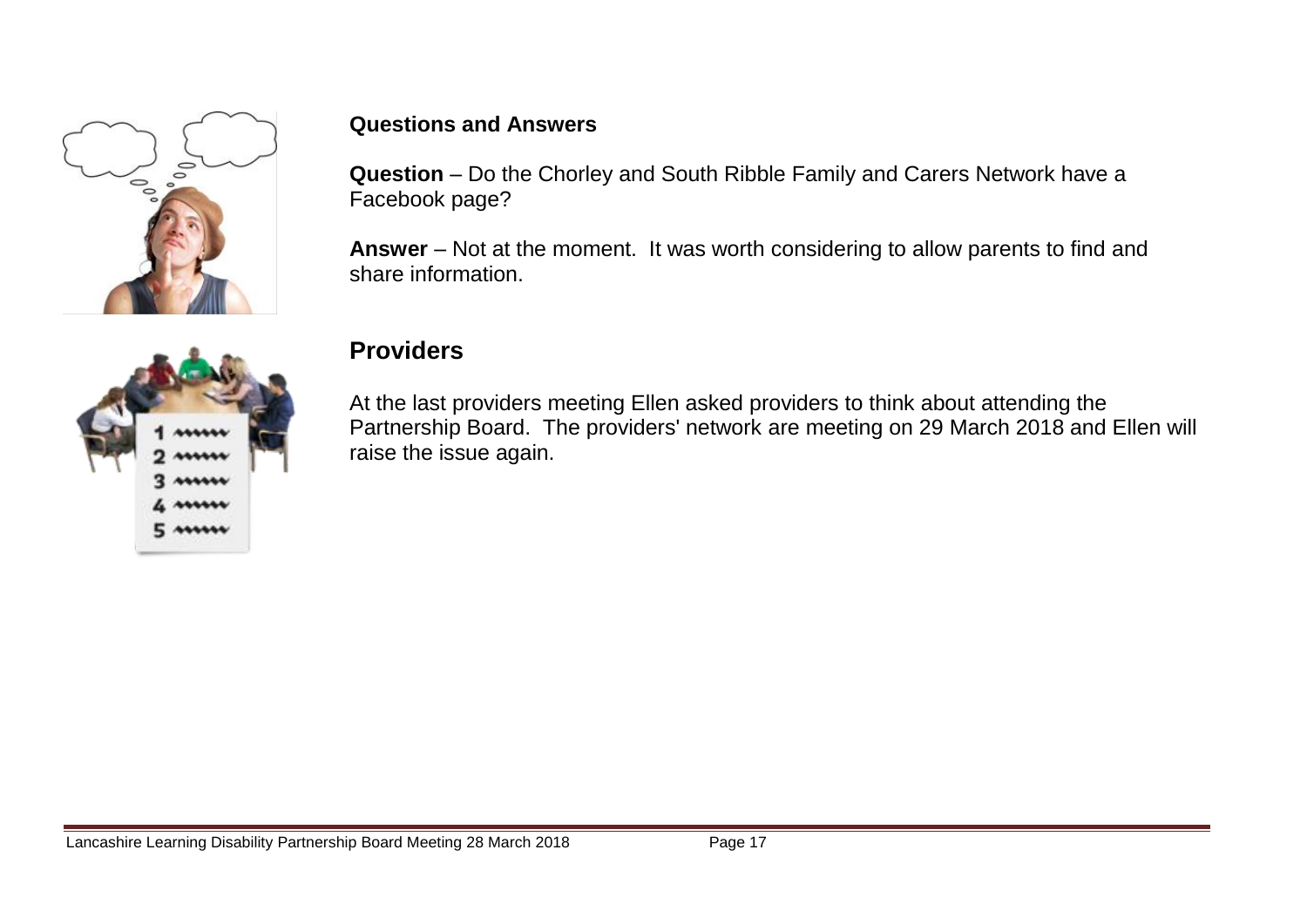

## **Adult Social Care**

Charlotte Hammond gave an update. The presentation will be sent out with these minutes.

#### **Top Priorities**

- Supporting more people with Learning Disabilities and Autism into Employment.
- Developing the market for housing and support. Supporting people to move to more independence
- Transforming Care

#### Transforming Care

Sally Nightingale and Jeremy Winter are hoping to attend a future Partnership Board to give more information about Transforming Care.

Some people in residential care might be able to move to supported living. The Review Team having been carrying out reviews to identify anyone suitable for supported living.

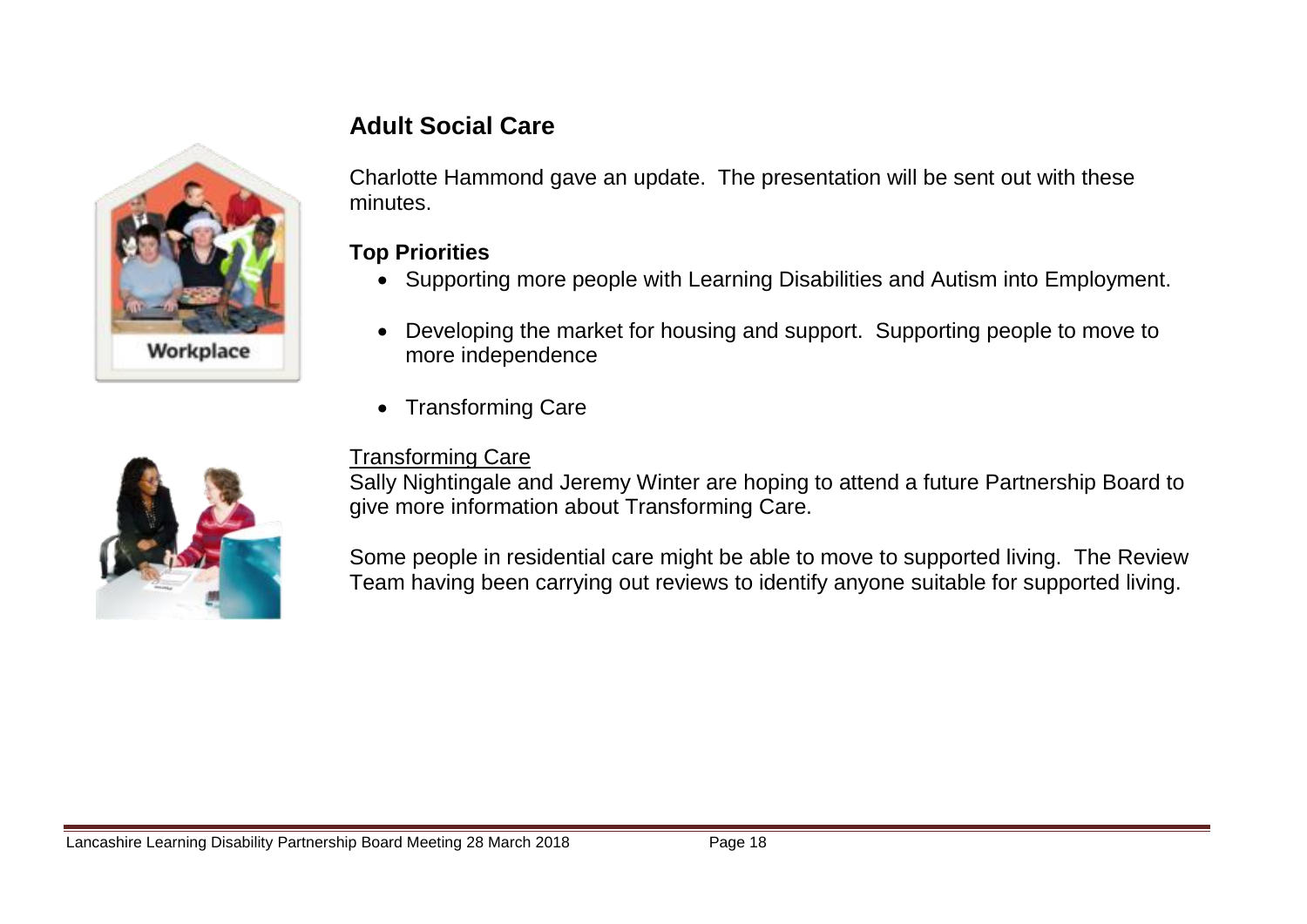

#### **Any other Business**

 Lynda Myles, Hate Crime Caseworker, from Disability Equality North West was at the meeting. It was known that not all hate crimes were reported. Her organisation work closely with the Police. Her organisation wanted to support people with learning disabilities and providers to report hate crime. She hoped the Partnership Board could help.

**Action: Ellen to make hate crime an agenda item at a future meeting.**

## **Next Meeting**

The next meeting will held on  $9<sup>th</sup>$  May From 9.45 am for a 10.00 am start until 1.00 pm.



2018

To be held in Committee Room 3 County Hall Preston.